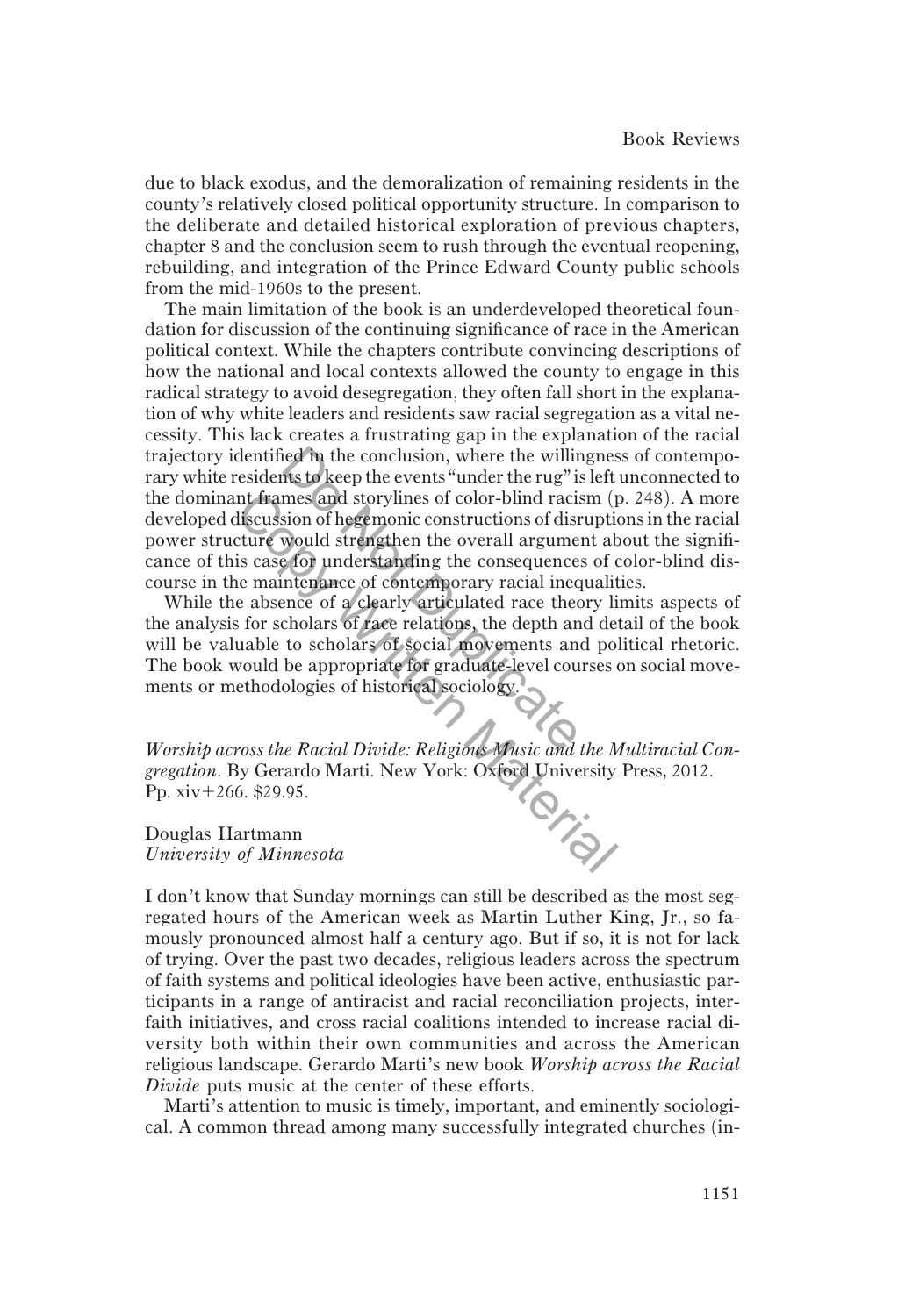## American Journal of Sociology

cluding those Marti studied previously in several well-received volumes) appears to be the incorporation of cross-cultural musical styles, and a large number of church leaders—professional staff and laypeople alike—see music and music directors as foundational for the accomplishment of diversity. A whole miniature library of advice books and resources is now available—including those prepared by an online resource for"multilingual multicultural worship" called Proskuneo, which offers accompaniment CDs, PowerPoint lyric slides, and a DVD that demonstrates choreography, staging, and set design; the site also provides retreats, workshops, and oneon-one training. (Not surprisingly, a new field of study "ethnodoxology" replete with its own professional association, curriculum materials, and an online journal—has now been formed.

To better understand and assess all these developments, Marti undertook several years of fieldwork in a range of denominational and nondenominational settings (though all Protestant) in Southern California and conducted interviews with dozens of church leaders, music directors, choir members, and other worshippers (some 170 in all). Marti comes away convinced that music has a crucial role to play in the integration of religious communities; however, he insists that this is not because of any mystical, aesthetic powers of music (or worship itself, for that matter) as many believe. f fieldwork in a range of denomination<br>though all Protestant) in Southern Ca<br>h dozens of church leaders, music direction<br>thippers (some 170 in all). Marti come<br>uvial role to play in the integration of<br>sists that this is no

Among the most basic contributions of cross-cultural music is that creating it helps to diversify church leadership and makes color conspicuous for congregants and visitors alike. These are steps that churches and church leaders can be quite intentional about. On this score it is also important to understand how prominently on display musicians and choir members are in many churches and worship settings—often positioned right up front for all to see (as well as hear). As with dozens of church leaders, music director<br>
r worshippers (some 170 in all). Marti comes aw<br>
s a crucial role to play in the integration of relig<br>
he insists that this is not because of any mystical<br>
(or worship its

But making diversity visible is far from the whole of music's contribution. Successful, genuinely integrated religious communities, according to Marti, are marked and defined by those based in "genuine relationships" and meaningful interracial interactions. And it is in the actual practices of making music together that such community is constructed. Rehearsals, performances, and worship services all bring people together across social lines they would not otherwise ordinarily cross and puts them in relationships that are real and deeply rooted. Marti talks about other social functions served by multiracial musical forms and styles—partnerships with other churches, for example—and he is adamant that there is no single model for doing this. Nevertheless, the key for him is clearly in how all interactions and relationships are embedded within the ministry and workshop of any given congregation. Here Marti smartly emphasizes the huge amounts of time and energy—all typically underestimated by musicians themselves—that go into the making of church music. "It is not music but rather recruitment and participation in musical structures that fosters relationships, community, loyalty, and a sense of connection—the bonds that create a sense of what 'church' is together"  $(p. 178)$ .

Worship across the Racial Divide has as much to teach about the paradoxes and challenges of racial integration (which both academics and lay